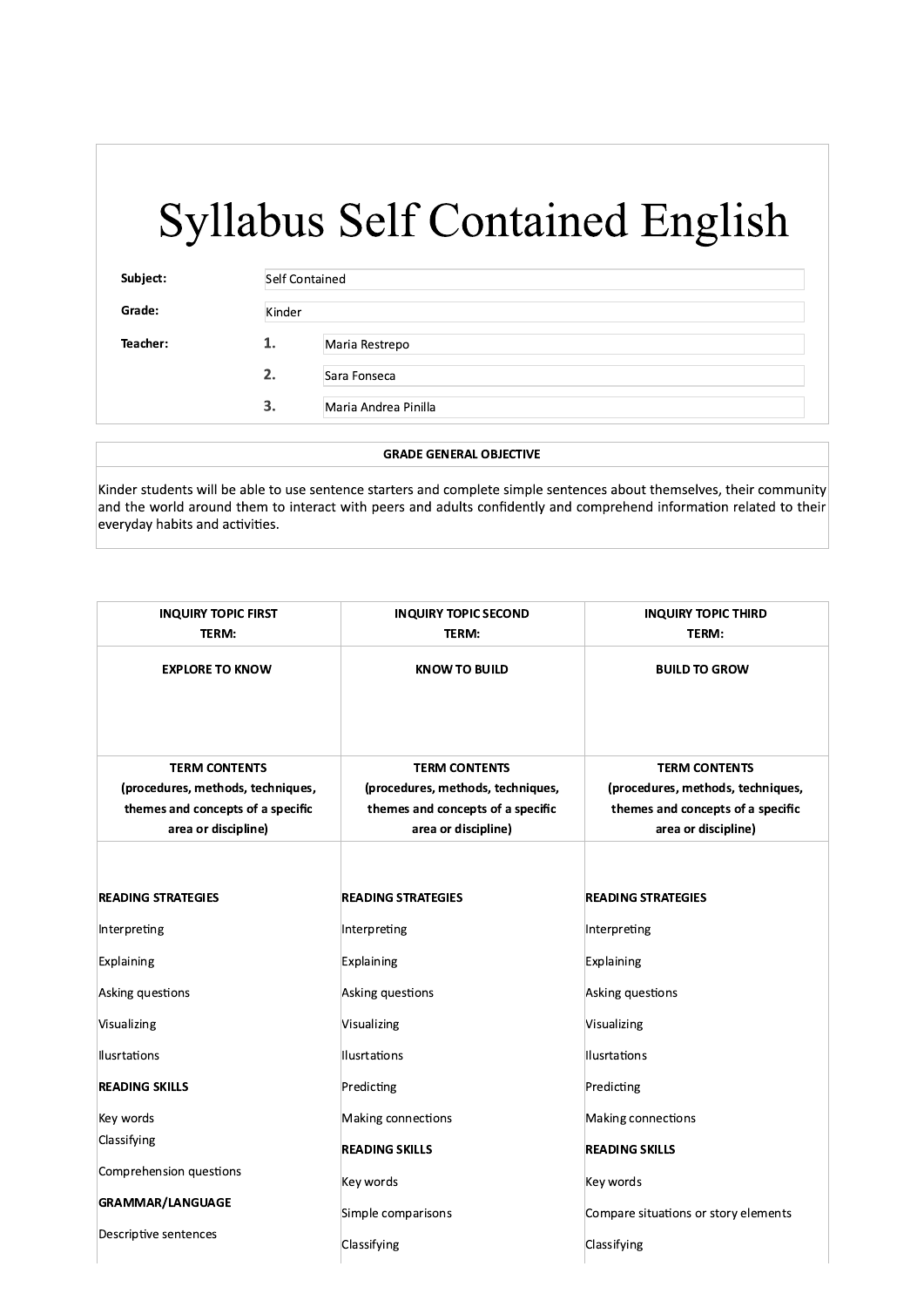| Simple tense verbs         | Drawing conclusions                   | Drawing conclusions                            |
|----------------------------|---------------------------------------|------------------------------------------------|
| High frequency verbs       | Sequence of events                    | Sequence of events                             |
| Use of adjectives          | inferences<br>using<br>Making<br>by   | guided Making inferences by<br>using<br>guided |
| <b>SENTENCES STARTERS</b>  | questions                             | questions                                      |
| $1$ am $\_\_\_\_\_\_\_\_\$ | GRAMMAR/LANGUAGE                      | GRAMMAR/LANGUAGE                               |
| I have $\_\_$              | Descriptive sentences                 | Descriptive sentences                          |
| $ $ see _______            | Wh questions                          | Wh questions                                   |
| $l$ like ________          | Simple tense verbs                    | Simple tense verbs                             |
| It is $\frac{1}{1}$        | High frequency verbs                  | High frequency verbs                           |
| I (verb simple tense)      | Use of adjectives and nouns           | Use of adjectives, nouns and verbs             |
|                            | <b>SENTENCES STARTERS</b>             | Give reasons - Why                             |
|                            | $\parallel$ am $\_\_\_\_\_\_\_\_\$    | <b>SENTENCES STARTERS</b>                      |
|                            | I have $\_\_$                         | $I$ am $\_\_\_\_\_\_\_\_\$                     |
|                            | $ $ see ______                        | I have $\_\_$                                  |
|                            |                                       |                                                |
|                            |                                       | $I$ feel                                       |
|                            | I (verb simple tense)                 | $I$ like $\_\_$                                |
|                            | He/She is ______                      | It is $\frac{1}{1}$                            |
|                            | He/She (verb simple tense)            | This is $\_\_$                                 |
|                            | You ________                          | I (verb simple tense)                          |
|                            | Transitional words: first, next, last | He/She is _______                              |
|                            |                                       | He/She (verb simple tense)                     |
|                            |                                       | You _______                                    |
|                            |                                       | Because _______                                |
|                            |                                       | Transitional words: first, next, last          |
|                            |                                       |                                                |
|                            |                                       |                                                |

Kinder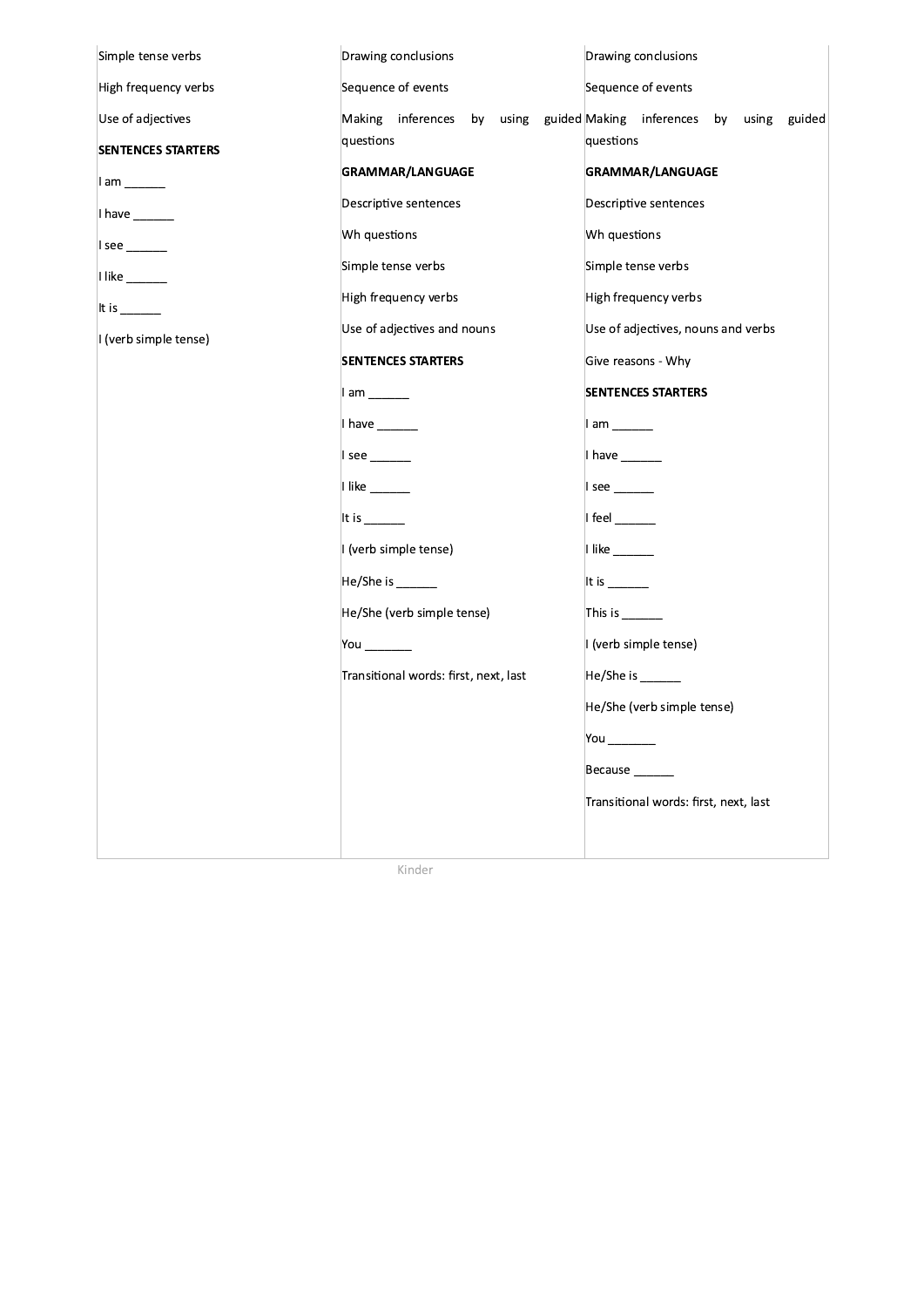# Syllabu  $\begin{minipage}{0.8\textwidth} \begin{tabular}{l} \multicolumn{1}{l}{} & \multicolumn{1}{l}{} & \multicolumn{1}{l}{} & \multicolumn{1}{l}{} & \multicolumn{1}{l}{} & \multicolumn{1}{l}{} & \multicolumn{1}{l}{} & \multicolumn{1}{l}{} & \multicolumn{1}{l}{} & \multicolumn{1}{l}{} & \multicolumn{1}{l}{} & \multicolumn{1}{l}{} & \multicolumn{1}{l}{} & \multicolumn{1}{l}{} & \multicolumn{1}{l}{} & \multicolumn{1}{l}{} & \multicolumn{1}{l}{} & \multicolumn{1}{l}{} &$

 $\overline{\phantom{a}}$ 

Grade: Transition

Syllabus Self Contained<br>
Subject:<br>
Grade: Transition<br>
Teacher: 1. Patricia Rivera Torres<br>
2. Olga Simbaqueva<br>
3. Mahli Ricke<br>
GRADE GENERAL Olga Simbaqueva Mahli Ricke

 $\mathbf{I}_{\mathbf{r}}$  $2.$ 

 $3.$ 

 $\overline{\phantom{0}}$ GRADE GENERAL OBJECTIVE

| <b>INQUIRY TOPIC FIRST</b><br>TERM:                                                        | <b>INQUIRY TOPIC SECOND</b><br>TERM:                                                                                            | <b>INQUIRY TOPIC THIRD</b><br>TERM:                      |
|--------------------------------------------------------------------------------------------|---------------------------------------------------------------------------------------------------------------------------------|----------------------------------------------------------|
| Incorporating Healthy Habits into my Daily<br>Routine.                                     | Connesting myself to the character of a<br>story.                                                                               | Retelling a story                                        |
| <b>TERM CONTENTS</b>                                                                       | <b>TERM CONTENTS</b>                                                                                                            | <b>TERM CONTENTS</b>                                     |
| (procedures, methods, techniques,                                                          | (procedures, methods, techniques,                                                                                               | (procedures, methods, techniques,                        |
| themes and concepts of a specific<br>area or discipline)                                   | themes and concepts of a specific<br>area or discipline)                                                                        | themes and concepts of a specific<br>area or discipline) |
| <b>PHONO-LEXICAL SCOPE</b>                                                                 | <b>PHONO-LEXICAL SCOPE</b>                                                                                                      | <b>PHONO-LEXICAL SCOPE</b>                               |
| according to patterns.                                                                     | Learn new words and classify them Learn new words and classify them Learn new words and classify them<br>according to patterns. | according to patterns.                                   |
| Make basic sentences using new<br>sounds learned to talk about a given<br>subject.         | Use phonics words and sentence Use phonics words and vocabulary<br>starters to create coherent ideas.                           | to use them in complex, complete                         |
| Phonics sounds:                                                                            | Phonics sounds:                                                                                                                 | and coherent sentences about the<br>topics worked on.    |
| $\vert$ p_, wh_, f_, th_, t_, s_, sh_, ch_, k_ $\vert$ h_, b_, w_, v_, th_, d_, z_, j_, g_ |                                                                                                                                 |                                                          |
|                                                                                            |                                                                                                                                 | Phonics sounds:                                          |
| <b>GRAMMAR and SPEAKING</b>                                                                | <b>GRAMMAR and SPEAKING</b>                                                                                                     | m_, n_, _ng, qu_, l_, r_, y_, _x                         |
| Present Simple (for regular verbs<br>i.e. like, play)                                      | Present Simple for irregular verbs<br>(be, go, have)                                                                            | <b>GRAMMAR and SPEAKING</b>                              |
| Describing words (opposites) i.e.<br>big/small, tall/short, thin/fat                       | Extended sentences to create<br>coherent ideas                                                                                  | Past Simple (regular verbs + be, go,<br>have)            |
| Describe daily routines and habits                                                         | Presenting short projects.                                                                                                      | Make complete and coherent                               |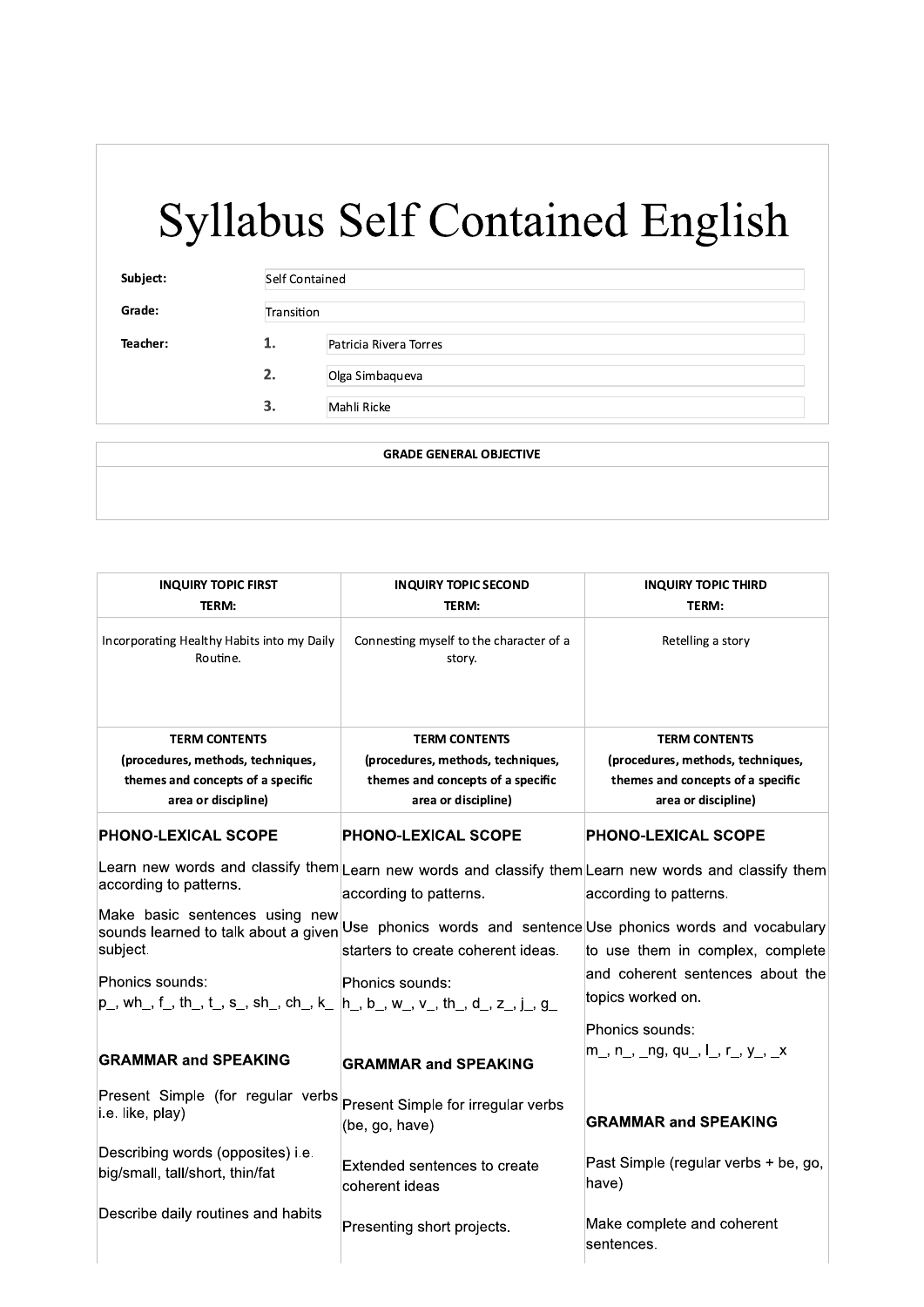| Use describing words to create an<br>original character                           | HFW: Go, be, have, like, do/don't                                                                   | Describing words: Personality traits<br>and feelings to describe characters'                           |
|-----------------------------------------------------------------------------------|-----------------------------------------------------------------------------------------------------|--------------------------------------------------------------------------------------------------------|
| <b>HFW:</b> I, you, we, they, it, the, there                                      | <b>Sentence Starters:</b><br>He/She becuase                                                         | choices.                                                                                               |
| <b>Sentence Starters:</b><br>First I, Next I, Then I, Last                        | This happened because<br>In my new ending                                                           | HFW: which, said, then, now, if,<br>went, did, was, were                                               |
| I, Every day/night I, My character                                                | <b>LISTENING COMPREHENSION</b>                                                                      | <b>Sentence Starters:</b>                                                                              |
| is, My character feels, My<br>character likes                                     | Make inferences (Why, What,<br>Where, Who) for actions, situations<br>and results of events.        | In my story<br>Once upon a time<br>One day                                                             |
| <b>LISTENING COMPREHENSION</b>                                                    | Create an alternative ending using                                                                  | The main idea of the story is<br>I learned                                                             |
| Make Inferences (What, Where,<br>Who) to answer simple questions                  | plot, characters, and setting.                                                                      | The lesson/moral of the story is                                                                       |
| about a story.                                                                    | <b>WRITING</b>                                                                                      | <b>LISTENING COMPREHENSION</b>                                                                         |
| Sequence of events in a story (first,<br>next, last)                              | Making multiple picture sentences<br>using at least three new vocabulary<br>words in each sentence. | Asking and answering "How" and<br>"Why" questions to compare and<br>contrast information from a story. |
| Identify and describe characters and<br>setting of a story                        |                                                                                                     | Compare and contrast information                                                                       |
| Follow<br>instructions:<br>find<br>out                                            | <b>METACOGNITION</b><br>information, color the, circle the Explores the checklist to identify the   | out of stories (characters and<br>setting).                                                            |
| <b>WRITING</b>                                                                    | steps that do not correspond to the<br>given task                                                   | Understand elements of the story                                                                       |
| Making<br>basic<br>picture<br>sentences<br>using at least two new vocabulary      | Reviews the checklist to identify the                                                               | and how they are connected.                                                                            |
| words.                                                                            | aspects to improve in a given task,<br>using teacher's help.                                        | <b>WRITING</b><br>Making detailed picture stories                                                      |
| <b>METACOGNITION</b>                                                              |                                                                                                     | using a variety of new and learned<br>vocabulary words.                                                |
| Organize the steps to be followed<br>when completing a task                       |                                                                                                     |                                                                                                        |
|                                                                                   |                                                                                                     | <b>METACOGNITION</b>                                                                                   |
| Reviews the product to identify his<br>accomplishments when completing<br>a task. |                                                                                                     | Present the draft of his story to<br>choose the appropriate steps to                                   |
|                                                                                   |                                                                                                     | follow in order to complete the task.                                                                  |
|                                                                                   |                                                                                                     | Reviews his final project to identify<br>aspects to improve in order to get<br>the proposed goal.      |
|                                                                                   |                                                                                                     |                                                                                                        |
|                                                                                   | Transition                                                                                          |                                                                                                        |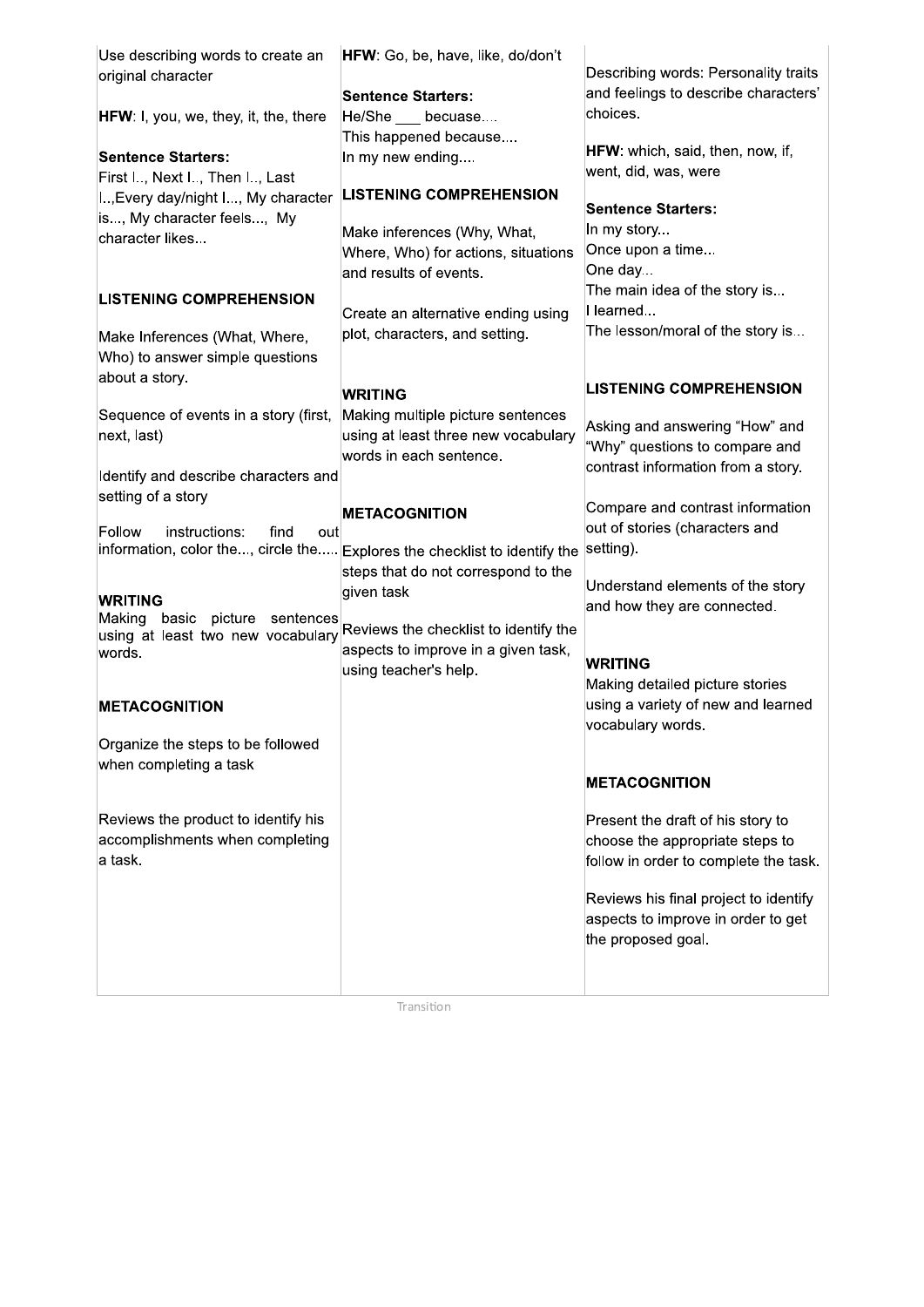| Subject: | <b>Self Contained</b><br>First |                   |
|----------|--------------------------------|-------------------|
| Grade:   |                                |                   |
| Teacher: | 1.                             | Alejandra Vanegas |
|          | 2.                             | Marisa Sefer      |
|          | 3.                             | Luz María Paredes |

#### **GRADE GENERAL OBJECTIVE**

First grade students will speak effortlessly and accurately using complete and compound sentences, incorporating the phonics rules learned (vowels). They will read independently and write basic paragraphs, showing literal and inferencial comprehension and drawing simple conclusions about indoor and outdoor activities.

| <b>INQUIRY TOPIC FIRST</b><br>TERM:                                                                                                                                                                                                                                                                                                                                    | <b>INQUIRY TOPIC SECOND</b><br>TERM:                                                                                                                                                                                                                                                                                                                                                                                 | <b>INQUIRY TOPIC THIRD</b><br>TERM:                                                                                                                                                                                                                                                                                                                                                                                                                                    |
|------------------------------------------------------------------------------------------------------------------------------------------------------------------------------------------------------------------------------------------------------------------------------------------------------------------------------------------------------------------------|----------------------------------------------------------------------------------------------------------------------------------------------------------------------------------------------------------------------------------------------------------------------------------------------------------------------------------------------------------------------------------------------------------------------|------------------------------------------------------------------------------------------------------------------------------------------------------------------------------------------------------------------------------------------------------------------------------------------------------------------------------------------------------------------------------------------------------------------------------------------------------------------------|
| Learning to read and write                                                                                                                                                                                                                                                                                                                                             | Reading and writing clearly                                                                                                                                                                                                                                                                                                                                                                                          | Organizing my ideas                                                                                                                                                                                                                                                                                                                                                                                                                                                    |
| <b>TERM CONTENTS</b>                                                                                                                                                                                                                                                                                                                                                   | <b>TERM CONTENTS</b>                                                                                                                                                                                                                                                                                                                                                                                                 | <b>TERM CONTENTS</b>                                                                                                                                                                                                                                                                                                                                                                                                                                                   |
| (procedures, methods, techniques,                                                                                                                                                                                                                                                                                                                                      | (procedures, methods, techniques,                                                                                                                                                                                                                                                                                                                                                                                    | (procedures, methods, techniques,                                                                                                                                                                                                                                                                                                                                                                                                                                      |
| themes and concepts of a specific                                                                                                                                                                                                                                                                                                                                      | themes and concepts of a specific                                                                                                                                                                                                                                                                                                                                                                                    | themes and concepts of a specific                                                                                                                                                                                                                                                                                                                                                                                                                                      |
| area or discipline)                                                                                                                                                                                                                                                                                                                                                    | area or discipline)                                                                                                                                                                                                                                                                                                                                                                                                  | area or discipline)                                                                                                                                                                                                                                                                                                                                                                                                                                                    |
| PHONO-LEXICAL SCOPE<br>English alphabet recognition and phonics<br>(sound to letter, associating sounds with<br>letters).<br>Sounding out words when speaking,<br>reading and writing, with a correct<br>pronunciation.<br>Rhyming words.<br>Using vocabulary<br>daily<br>words<br>in<br>commands and questions.<br>Sounds: "a-e", "a", "aw", "a(r)", "ee" and<br>"e". | <b>PHONO-LEXICAL SCOPE</b><br>Implement correct pronunciation of<br>sounds and words, when reading and<br>speaking.<br>Spelling out vocabulary words.<br>Using vocabulary words in<br>short<br>sentences (speaking and writing).<br>Sounds: "i-e", "i", "o-e", "o" ad "oo"<br>(short and long sounds).<br><b>GRAMMAR</b><br>Correct use of punctuation marks<br>(periods and question marks) and capital<br>letters. | PHONO-LEXICAL SCOPE<br>Implement correct pronunciation<br>of<br>phonics when reading and speaking.<br>Spelling out words.<br>Using vocabulary words learned to<br>integrate them in simple and compound<br>sentences (speaking and writing).<br>Identify sounds learned in unknown<br>words to pronounce them correctly.<br>Short oral presentations using proper<br>pronunciation.<br>Group<br>work/<br>interviews<br>and<br>conversation.<br>Well-developed phonics. |
| <b>GRAMMAR</b>                                                                                                                                                                                                                                                                                                                                                         |                                                                                                                                                                                                                                                                                                                                                                                                                      |                                                                                                                                                                                                                                                                                                                                                                                                                                                                        |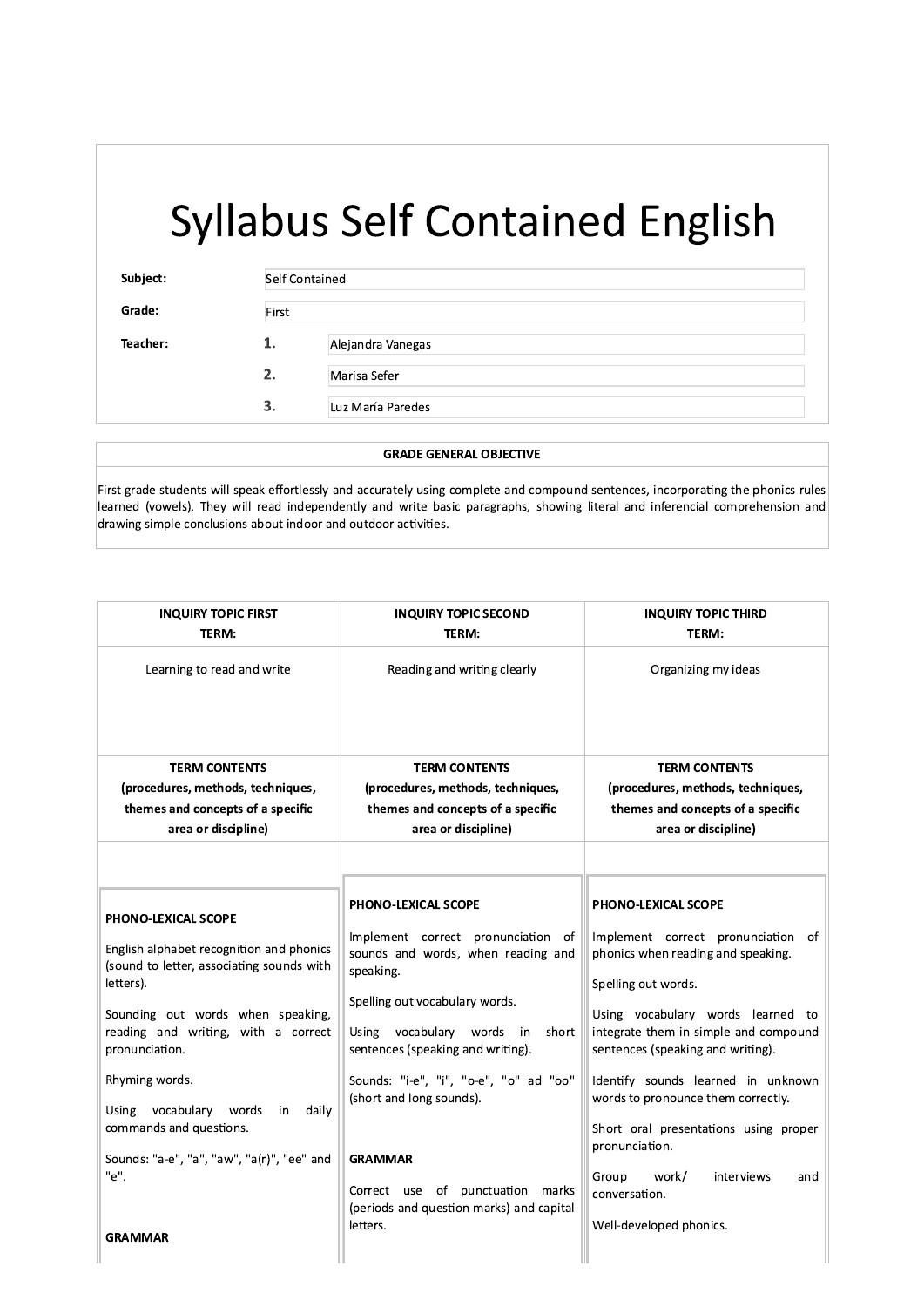| Correct use of punctuation marks<br>(periods) and capital letters.                                                                | Using proper, common and pronouns in<br>simple sentences.                                                                      | Recount personal experiences with<br>correct pronunciation and spelling.                                             |
|-----------------------------------------------------------------------------------------------------------------------------------|--------------------------------------------------------------------------------------------------------------------------------|----------------------------------------------------------------------------------------------------------------------|
| Classifying proper and common nouns.                                                                                              | Conjugating verbs in present simple, in<br>short sentences.                                                                    | Sounds: "ow", "oy", "o(r)", "u-e" and<br>"u(r)".                                                                     |
| Identify verbs as action words.                                                                                                   | Definite article: the, and Indefinite article                                                                                  |                                                                                                                      |
| Definite article: the.                                                                                                            | a.                                                                                                                             | <b>GRAMMAR</b>                                                                                                       |
| Starting to write sentences working on<br>learning the correct sentence structure<br>in present progressive.                      | Writing simple sentences with a correct<br>sentence structure in present simple.<br>Can/Can't                                  | Correct use of punctuation marks<br>(periods and question marks) and capital<br>letters.                             |
| There is/There are                                                                                                                |                                                                                                                                |                                                                                                                      |
| Is/Are                                                                                                                            | Don't/Doesn't                                                                                                                  | Using proper, common and pronouns in<br>simple and compound sentences.                                               |
| <b>LITTERARY ANALYSIS</b>                                                                                                         | LITTERARY ANALYSIS<br>Sequencing events from stories read.                                                                     | Using and conjugating verbs accurately<br>in present simple, in simple and<br>compound sentences.                    |
| Sequencing main events from short<br>stories read.                                                                                | Identifying literary elements<br>from<br>stories: main idea, main characters,                                                  | Definite article: the, and Indefinite<br>articles a -vs- an.                                                         |
| Identifying literary elements from short<br>stories: main idea, main characters and<br>setting.                                   | secondary characters and settings.<br>Answering wh questions about stories<br>read.                                            | Writing simple and compound sentences<br>with a correct sentence structure in<br>present simple.                     |
| Answering simple questions about<br>stories to locate relevant information.                                                       | Making inferences about character's                                                                                            | Possessive adjectives                                                                                                |
| Making inferences about character's<br>actions and choices in stories read.                                                       | choices based on literary elements from<br>stories read.                                                                       | Would/Wouldn't                                                                                                       |
| Transferring<br>alternative<br>stories<br>to<br>settings.                                                                         | Identifying problems and solutions in<br>stories read.                                                                         | LITTERARY ANALYSIS                                                                                                   |
|                                                                                                                                   | Proposing pertinent solutions to the<br>problems in the stories read, having into                                              | Summarizing stories read, having into<br>account most relevant events and details                                    |
|                                                                                                                                   |                                                                                                                                |                                                                                                                      |
| <b>READING AND WRITING</b>                                                                                                        | account details in it, and context clues<br>given.                                                                             | from stories read (main idea and<br>supporting details).                                                             |
| Sound/Symbol books and Decodable                                                                                                  |                                                                                                                                | Identifying<br>literary<br>from<br>elements                                                                          |
| books according to the sounds learned.<br>Reading short fiction and non-fiction<br>stories.                                       | <b>READING AND WRITING</b>                                                                                                     | stories: main idea,<br>main<br>events,<br>supporting details, main characters,<br>secondary characters and settings. |
| Emphasize and give opportunities for<br>phonics recognition, and to practice the                                                  | Sound/Symbol books and Decodable<br>books according to the sounds learned.                                                     | Answering wh questions about stories<br>read.                                                                        |
| alphabet.                                                                                                                         | Reading fluency and<br>pronunciation<br>accuracy.                                                                              | Making<br>inferences<br>about<br>literary<br>elements.                                                               |
| Reading strategies: 1. Read/Look/use the<br>pictures to help with comprehension and<br>to draw conclusions. 2. Look for the clues | Using reading strategies: 1. Predict by<br>looking at the cover. 2. Highlight key<br>words. 3. Identify main idea. 4. Identify | Identifying problems and solutions in<br>stories read.                                                               |
| and key words. 3. Go back and read<br>again to increase independent reading.                                                      | main characters, setting and important<br>events. 5. Identify problem and solution.<br>6. Re-red story.                        | Giving alternative solutions to problems<br>in stories read.                                                         |
| Quiet and guided reading time.<br>Writing sight-words and vocabulary                                                              | Self-Monitored reading and checking for<br>understanding.                                                                      | Establishing similarities and differences<br>between characters and himself.                                         |
| words with correct spelling.<br>Integrate vocabulary words and high-<br>frequency words to write short simple                     | Context clues and related reading<br>strategies to read more detailed reading                                                  | Cause and effect (as related to literature)<br>/Exploration of literary elements.                                    |
| sentences.                                                                                                                        | texts.<br>Quiet reading time.                                                                                                  | Exploring stories and key components.                                                                                |
| Raz-Kids beginner level.                                                                                                          | Reading aloud shared readings.                                                                                                 |                                                                                                                      |
| Books Assigned for this period: B. Bears<br>Clean House and B. Bears Go to Camp.                                                  | Writing sight words (key words): writing<br>correctly, incorporating these words in<br>complete sentences.                     | <b>READING AND WRITING</b><br>Sound/Symbol books and Decodable<br>books according to the sounds learned.             |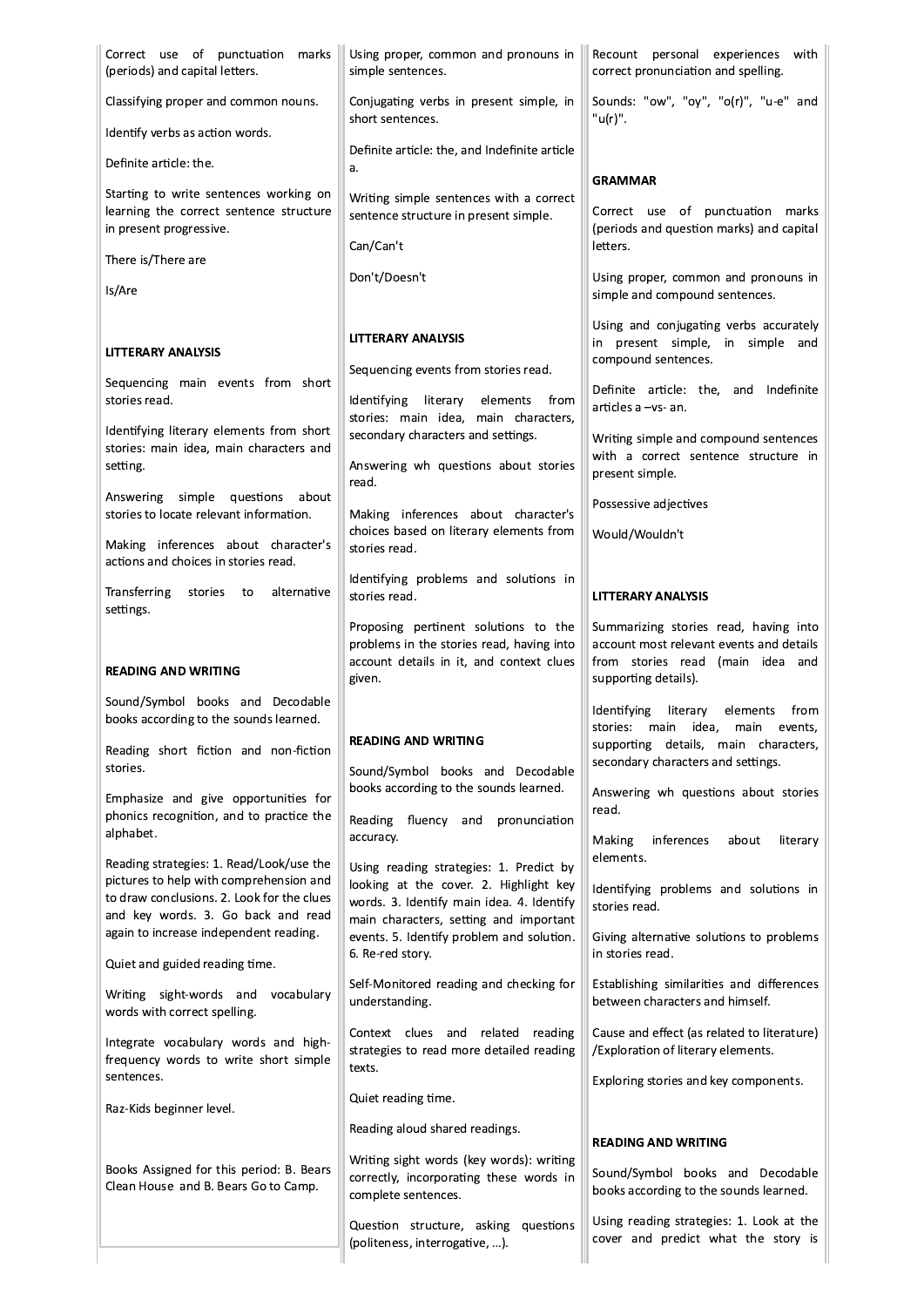| Statements (telling sentences)<br>$-vs-$<br>questions (asking questions).<br>Positive and negative sentences.<br>Writing sentences in present simple.<br>Raz-kids: showing advances in reading<br>level (levels E, F and G).<br>Books Assigned for this period: B. Bears<br>Blaze a Trail and Christmas Show play | about.<br>2.<br>Underline<br>important<br>information. 3. Highlight key words. 4.<br>Find the meaning of unknown words. 5.<br>Identify main idea of the story. 6.<br>Identify main characters, setting and<br>important events. 7. Identify<br>the<br>problem and the solutions. 8. Re-read<br>story. 9. Summarize story. 10. Tell the<br>story to a friend.<br>Phonics<br>and reading strategies<br>to<br>increase reading comprehension and<br>fluency.<br>Quiet reading time.<br>Reading aloud shared readings.<br>Writing sight words (key words): writing<br>correctly, incorporating these words in<br>complete<br>simple<br>and<br>compound<br>sentences.<br>Alphabet knowledge.<br>Writing a short paragraph that includes<br>topic sentence, three supporting details,<br>closing sentence and transition words<br>(connectors).<br>Raz-kids: showing advances in reading<br>level (levels G and H).<br>Books Assigned for this period: B. Bears<br>Don't Pollute (Anymore) and 50 Below<br>Zero. |  |
|-------------------------------------------------------------------------------------------------------------------------------------------------------------------------------------------------------------------------------------------------------------------------------------------------------------------|------------------------------------------------------------------------------------------------------------------------------------------------------------------------------------------------------------------------------------------------------------------------------------------------------------------------------------------------------------------------------------------------------------------------------------------------------------------------------------------------------------------------------------------------------------------------------------------------------------------------------------------------------------------------------------------------------------------------------------------------------------------------------------------------------------------------------------------------------------------------------------------------------------------------------------------------------------------------------------------------------------|--|
|                                                                                                                                                                                                                                                                                                                   |                                                                                                                                                                                                                                                                                                                                                                                                                                                                                                                                                                                                                                                                                                                                                                                                                                                                                                                                                                                                            |  |

First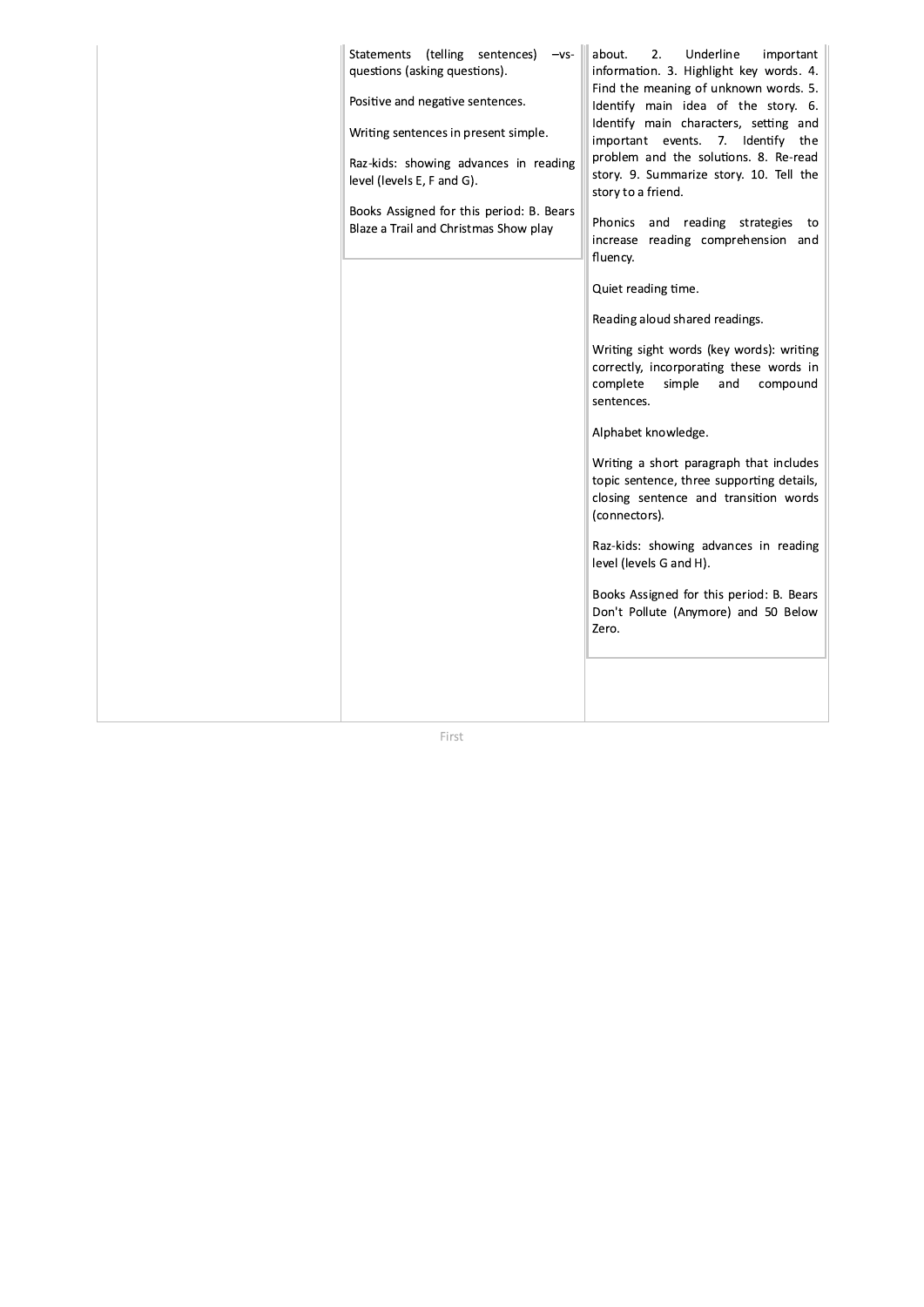| Subject: | Self Contained |                    |
|----------|----------------|--------------------|
| Grade:   | Second         |                    |
| Teacher: | 1.             | Celesta Cunningham |
|          | 2.             | Giovanna Fragale   |
|          | 3.             | Magdalena Joya     |

#### **GRADE GENERAL OBJECTIVE**

Second grade students will be able to express their ideas accurately using simple, compound and complex sentences, incorporating the phonics rules learned (vowels). They will read fluently and independently, answering literal, inferential and critical thinking questions and write complete and well-structured descriptive paragraphs to depict present and past events.

| <b>INQUIRY TOPIC FIRST</b><br>TERM:                                                                                                                                                                                                                                                                        | <b>INQUIRY TOPIC SECOND</b><br>TERM:                                                                                                                                                                                                                                                                                                                                                                                                      | <b>INQUIRY TOPIC THIRD</b><br>TERM:                                                                                                                                                                                                                             |
|------------------------------------------------------------------------------------------------------------------------------------------------------------------------------------------------------------------------------------------------------------------------------------------------------------|-------------------------------------------------------------------------------------------------------------------------------------------------------------------------------------------------------------------------------------------------------------------------------------------------------------------------------------------------------------------------------------------------------------------------------------------|-----------------------------------------------------------------------------------------------------------------------------------------------------------------------------------------------------------------------------------------------------------------|
| <b>Describing Adventures</b>                                                                                                                                                                                                                                                                               | Making Connections to My Life                                                                                                                                                                                                                                                                                                                                                                                                             | Creating My Own Story                                                                                                                                                                                                                                           |
| <b>TERM CONTENTS</b>                                                                                                                                                                                                                                                                                       | <b>TERM CONTENTS</b>                                                                                                                                                                                                                                                                                                                                                                                                                      | <b>TERM CONTENTS</b>                                                                                                                                                                                                                                            |
| (procedures, methods, techniques,                                                                                                                                                                                                                                                                          | (procedures, methods, techniques,                                                                                                                                                                                                                                                                                                                                                                                                         | (procedures, methods, techniques,                                                                                                                                                                                                                               |
| themes and concepts of a specific                                                                                                                                                                                                                                                                          | themes and concepts of a specific                                                                                                                                                                                                                                                                                                                                                                                                         | themes and concepts of a specific                                                                                                                                                                                                                               |
| area or discipline)                                                                                                                                                                                                                                                                                        | area or discipline)                                                                                                                                                                                                                                                                                                                                                                                                                       | area or discipline)                                                                                                                                                                                                                                             |
| Phono-Lexical Scope<br>them in complete sentences.<br>Grammar<br>Punctuation marks (period, coma and Present and<br>colon)<br>Adjectives: short                                                                                                                                                            | Phono-Lexical Scope<br>Learning spelling list words according to the Learning spelling list words according to the Learning spelling list words according to the<br>consonant sounds for each week and using consonant sounds for each week and using consonant sounds for each week and using<br>them in short descriptive paragraphs.<br>Grammar<br>Past simple (affirmative Pronoun<br>sentences)<br>Noun: countable and non-countable | Phono-Lexical Scope<br>them to create short stories.<br>Grammar<br>Adjectives: long                                                                                                                                                                             |
| Literary Analysis<br>Identifying characters and character' traits<br>Relates texts to personal experiences<br>Reading and Writing<br>Reading short stories<br>Writing simple and compound sentences<br>Identify and use proofreading marks to Writing short descriptive paragraphs<br>improve written work | Literary Analysis<br>Using prior knowledge to make predictions Compare/contrast characters actions<br>Sequences<br>story events<br>in<br>organizers<br>Use text clues to make inferences<br><b>Reading and Writing</b><br>Reading short stories<br>Writing summaries                                                                                                                                                                      | Literary Analysis<br>graphic Justify characters' choice<br>Identify cause-effect<br><b>Reading and Writing</b><br>Reading short stories Skimming/scanning<br>the text and analyzing key words to get a<br>sense of the general meaning<br>Writing short stories |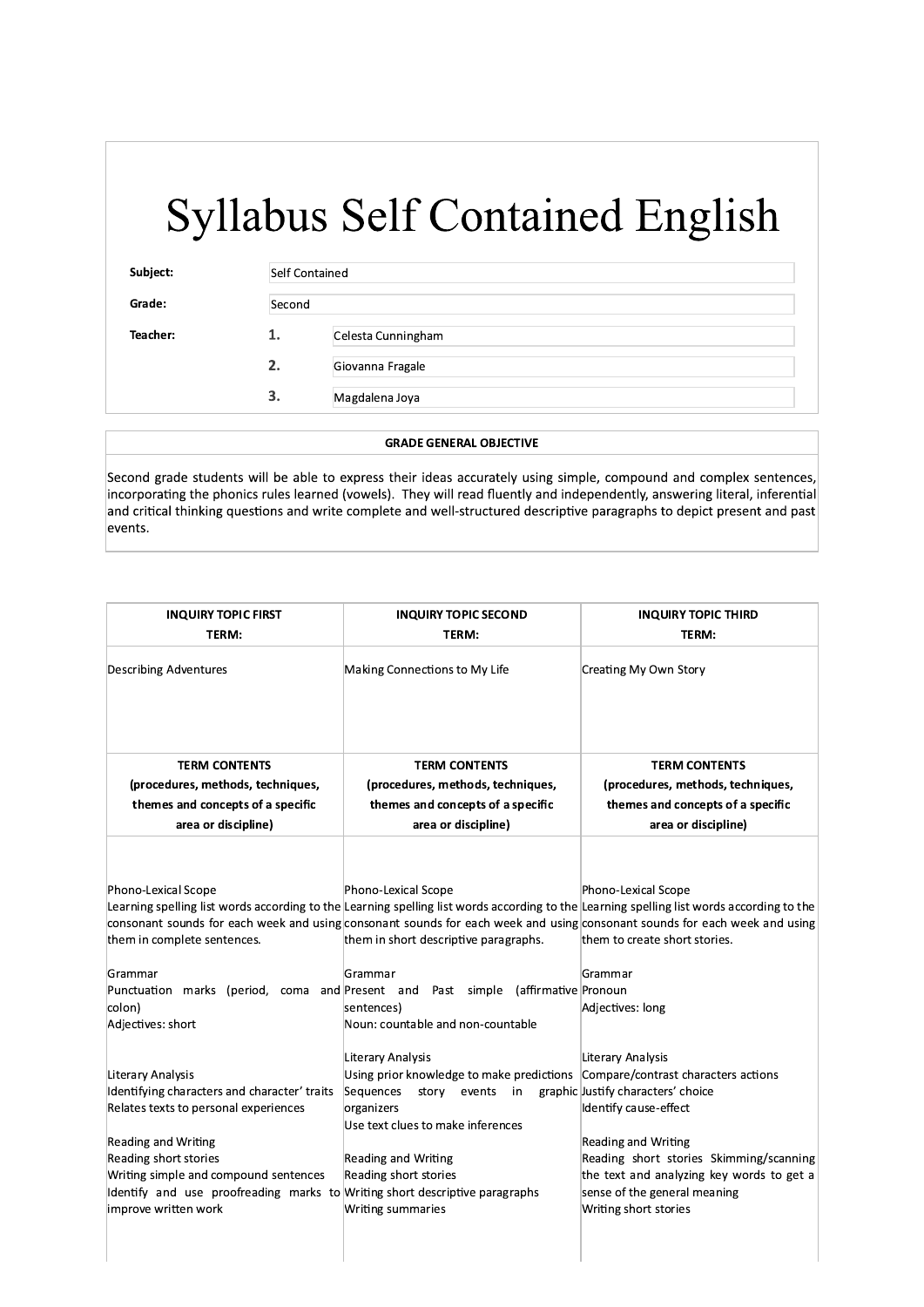| Subject: | Self Contained |                  |
|----------|----------------|------------------|
| Grade:   | Third          |                  |
| Teacher: | 1.             | Mary Vargas      |
|          | 2.             | Andrea Nensthiel |
|          | 3.             | Elena Morrice    |

#### **GRADE GENERAL OBJECTIVE**

Third grade students will structure complete and coherent simple, compound and complex sentences, using the grammar rules learned to express their opinions about past, present and future events. They will read and summarize fictional texts to make simple inferences about the information received and write complete and well-structured narrative productions on the learned topics.

| <b>INQUIRY TOPIC FIRST</b><br>TERM:                                                                                                                                                                                                                                               | <b>INQUIRY TOPIC SECOND</b><br>TERM:                                                                                                                                                                                                                                                                | <b>INQUIRY TOPIC THIRD</b><br>TERM:                                                                                                                                                                                                                                                              |
|-----------------------------------------------------------------------------------------------------------------------------------------------------------------------------------------------------------------------------------------------------------------------------------|-----------------------------------------------------------------------------------------------------------------------------------------------------------------------------------------------------------------------------------------------------------------------------------------------------|--------------------------------------------------------------------------------------------------------------------------------------------------------------------------------------------------------------------------------------------------------------------------------------------------|
|                                                                                                                                                                                                                                                                                   | How to mix fantasy and reality?                                                                                                                                                                                                                                                                     |                                                                                                                                                                                                                                                                                                  |
| How to describe new<br>places and<br>experiences?                                                                                                                                                                                                                                 |                                                                                                                                                                                                                                                                                                     | How can we understand and change a<br>story?                                                                                                                                                                                                                                                     |
| <b>TERM CONTENTS</b><br>(procedures, methods, techniques,<br>themes and concepts of a specific                                                                                                                                                                                    | <b>TERM CONTENTS</b><br>(procedures, methods, techniques,<br>themes and concepts of a specific                                                                                                                                                                                                      | <b>TERM CONTENTS</b><br>(procedures, methods, techniques,<br>themes and concepts of a specific                                                                                                                                                                                                   |
| area or discipline)                                                                                                                                                                                                                                                               | area or discipline)                                                                                                                                                                                                                                                                                 | area or discipline)                                                                                                                                                                                                                                                                              |
| Phono-lexical Scope:<br>• Cambridge<br>University<br>A2<br>vocabulary list (2 <sup>nd</sup> part)<br>Personal feelings, opinions and<br>experiences.<br>Clothes and accessories.<br>Colours.<br>Documents and texts.<br>House and home<br>Family and friends.<br>Food and drinks. | Phono-lexical Scope:<br>• Cambridge<br>University<br>A2<br>vocabulary list (2 <sup>nd</sup> part)<br>Appliances.<br>$\bullet$<br>Health, medicine and exercise.<br>Hobbies and leisure.<br>Education.<br>$\bullet$<br>Measurements.<br>The natural world.<br>Time, travel and transport.<br>Weather | Phono-lexical Scope:<br>• Cambridge<br>University<br>A2<br>vocabulary list (2 <sup>nd</sup> part)<br>Services<br>Shopping<br>Sports.<br>Work and jobs.<br>Entertainment and media.<br>Places: buildings.<br>Places:<br>country side. Places:<br>town and city.<br>• Communication and technology |
| Grammar:                                                                                                                                                                                                                                                                          | Grammar:<br>• Verb To be in past.                                                                                                                                                                                                                                                                   | Grammar:                                                                                                                                                                                                                                                                                         |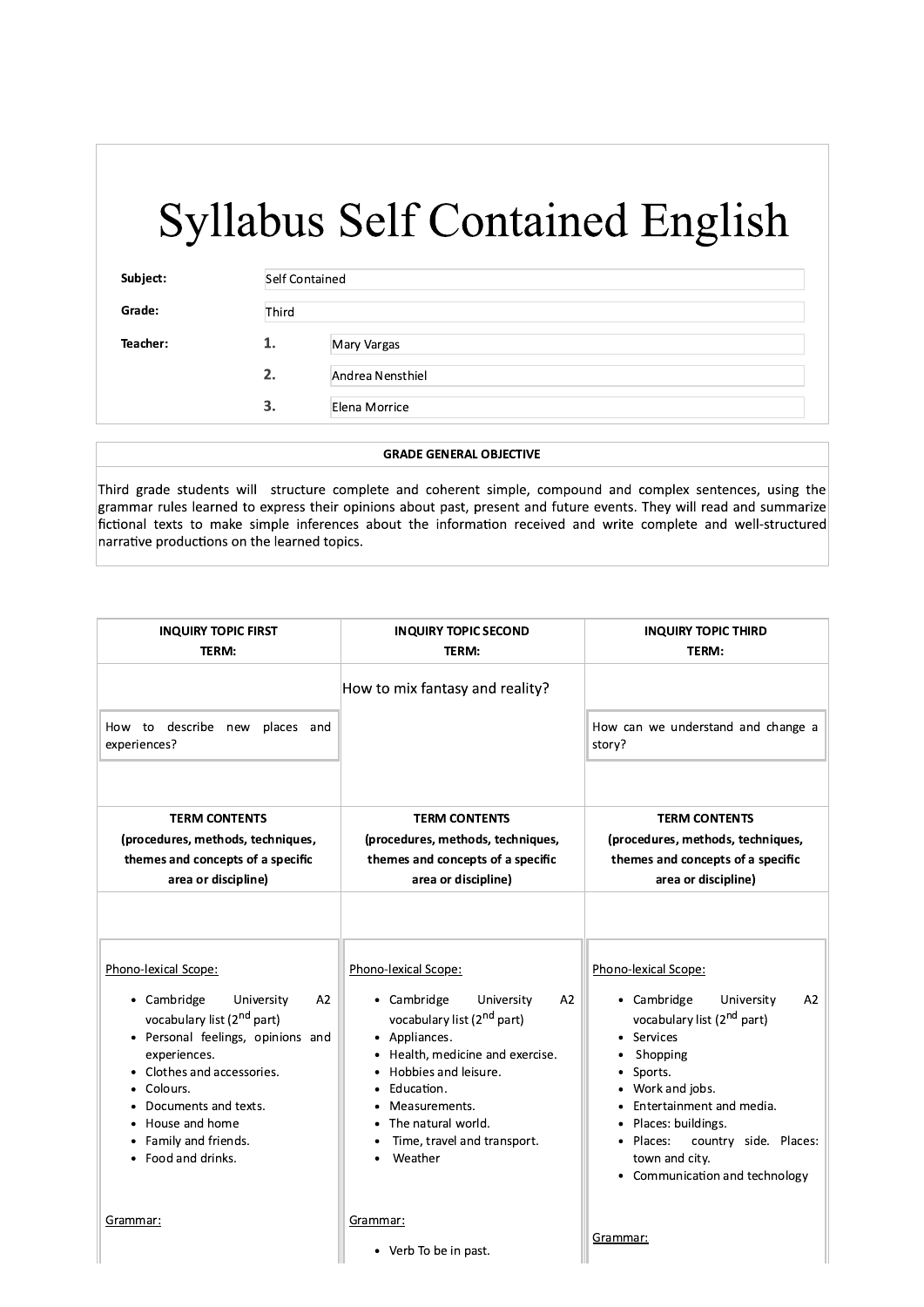| Nouns:<br>common,<br>proper,<br>countable, noncountable.<br>• Personal pronouns.<br>• Verb to be in present.<br>• Present Simple and progressive.<br>Adjectives.<br>Identify parts of speech.                                                                                      | • Past simple and continuous.<br>(irregular verbs)<br>• Possessive pronouns.<br>Prepositions (time and place).<br>Modal auxiliaries (can,<br>may,<br>must).<br>Identify parts of speech.<br>Reading comprehension strategies:                                                                                         | • Reflexive pronouns.<br>• Future simple (will/going to).<br>• Adverbs of manner.                                                                                                                                                                                                               |
|------------------------------------------------------------------------------------------------------------------------------------------------------------------------------------------------------------------------------------------------------------------------------------|-----------------------------------------------------------------------------------------------------------------------------------------------------------------------------------------------------------------------------------------------------------------------------------------------------------------------|-------------------------------------------------------------------------------------------------------------------------------------------------------------------------------------------------------------------------------------------------------------------------------------------------|
|                                                                                                                                                                                                                                                                                    |                                                                                                                                                                                                                                                                                                                       |                                                                                                                                                                                                                                                                                                 |
| Reading comprehension strategies:<br>• Identify main ideas and events.<br>· Identify character's features to<br>get a sense of general meaning.<br>• Take position about story events.<br>Skimming to find a general idea.<br>• Scanning<br>find<br>specific<br>to<br>information. | · Identify important events with<br>causes and consequences.<br>• Identify the sequence of events<br>that trigger character's actions.<br>· Make graphic organizers to<br>visualize the causes of character's<br>actions.<br>• Skimming to find a general idea.<br>Scanning<br>find<br>specific<br>to<br>information. | Reading comprehension strategies:<br>• Outline the parts of the plot.<br>• Find quotes that allow him to<br>explain the choices made by the<br>characters.<br>• Underline information that can<br>be quoted.                                                                                    |
| Writing:<br>• Recaps<br>the most important<br>information of the chapter.                                                                                                                                                                                                          | Writing:<br>• Writes summarises<br>about the                                                                                                                                                                                                                                                                          | • Skimming to find a general idea.<br>Scanning<br>find<br>specific<br>to<br>information                                                                                                                                                                                                         |
| (Present simple and progressive)<br>• Gives his opinion about fictional<br>situations.<br>• Compares different places.<br>Write a short story with a<br>problem and a solution.<br>• Uses high frequency words and<br>flyers vocabulary.<br>Books assigned:                        | most important information of<br>(Past simple and<br>the story.<br>progressive).<br>• Justify<br>the<br>character's<br>motivations.<br>Write a story mixing reality and<br>fiction.<br>• Uses high frequency words and<br>flyers vocabulary.                                                                          | Writing:<br>• Writes predictions about a story.<br>Future Simple tense and going<br>to).<br>• Writes paragraphs using book<br>quotes to evaluate character's<br>choices.<br>• Makes<br>comparisons<br>with<br>character's feelings and his own<br>feelings.<br>• Writes alternative endings for |
| Geronimo Stilton: Lost in the Valley of                                                                                                                                                                                                                                            |                                                                                                                                                                                                                                                                                                                       | stories                                                                                                                                                                                                                                                                                         |
| the Giant Skeletons                                                                                                                                                                                                                                                                | Books assigned:<br>Geronimo Stilton: Four mice deep in the<br>jungle.<br>Geronimo Stilton: Rumble in the Jungle.                                                                                                                                                                                                      | Books assigned:<br>A Week in the Woods.                                                                                                                                                                                                                                                         |
|                                                                                                                                                                                                                                                                                    |                                                                                                                                                                                                                                                                                                                       |                                                                                                                                                                                                                                                                                                 |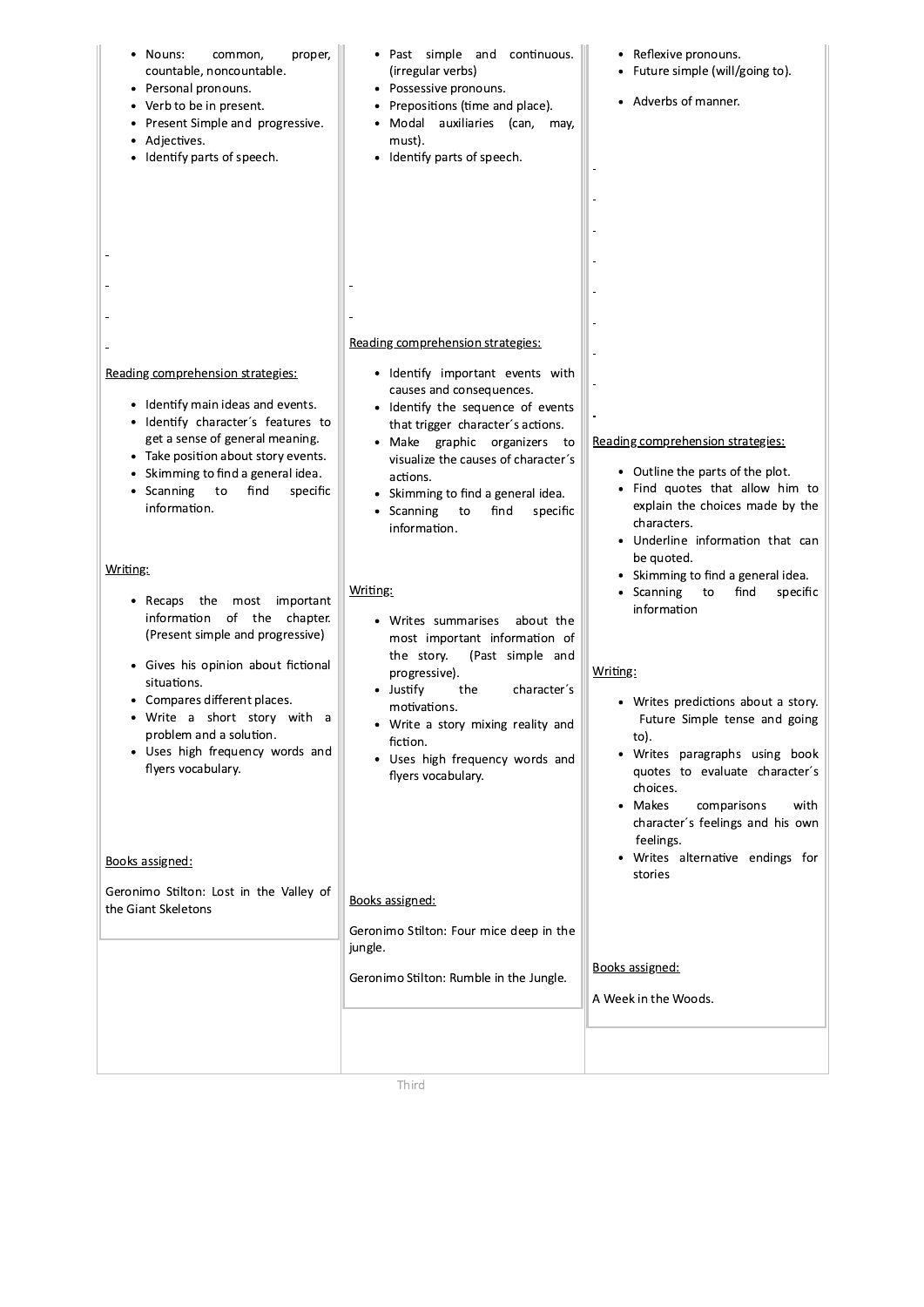$\overline{\phantom{a}}$ 

| Subject: | Self Contained |                          |
|----------|----------------|--------------------------|
| Grade:   | Fourth         |                          |
| Teacher: | 1.             | Christina Hoffman        |
|          | 2.             | María Janeth Cuspoca     |
|          | 3.             | <b>Fleurette Doresty</b> |

#### $\overline{\phantom{0}}$ **GRADE GENERAL OBJECTIVE**

Fourth grade students will express their ideas fluently and accurately during oral presentations and through their writing. They will read mystery stories, and narrative fictional stories, which will allow them to identify main and secondary details, and make personal connections and comparisons to fictional events. Students will follow a comprehensive writing process to produce complete, welldeveloped narrative texts.

| <b>INQUIRY TOPIC FIRST</b><br>TERM:                                                                                                                                                                                                                                                                                        | <b>INQUIRY TOPIC SECOND</b><br>TERM:                                                                                                                                                     | <b>INQUIRY TOPIC THIRD</b><br>TERM:                                                                                                                        |
|----------------------------------------------------------------------------------------------------------------------------------------------------------------------------------------------------------------------------------------------------------------------------------------------------------------------------|------------------------------------------------------------------------------------------------------------------------------------------------------------------------------------------|------------------------------------------------------------------------------------------------------------------------------------------------------------|
| THE STORY OF MY LIFE                                                                                                                                                                                                                                                                                                       | <b>FANTASY VS. REALITY</b>                                                                                                                                                               | <b>MYSTERY AND SUSPENSE</b>                                                                                                                                |
| <b>TERM CONTENTS</b><br>(procedures, methods, techniques,                                                                                                                                                                                                                                                                  | <b>TERM CONTENTS</b><br>(procedures, methods, techniques,                                                                                                                                | <b>TERM CONTENTS</b><br>(procedures, methods, techniques,                                                                                                  |
| themes and concepts of a specific                                                                                                                                                                                                                                                                                          | themes and concepts of a specific                                                                                                                                                        | themes and concepts of a specific                                                                                                                          |
| area or discipline)                                                                                                                                                                                                                                                                                                        | area or discipline)                                                                                                                                                                      | area or discipline)                                                                                                                                        |
| Phono-lexical Scope:                                                                                                                                                                                                                                                                                                       | Phono-lexical Scope:                                                                                                                                                                     | Phono-lexical Scope:                                                                                                                                       |
| • Cambridge University A2 vocabulary<br>to confirm which vocabulary stud<br>https://www.cambridgeenglish.org/i<br>2020-vocabulary-list.pdf<br>https://www.lttc.ntu.edu.tw/Cambridge/YLE https://www.lttc.ntu.edu.tw/Cambridge/YLE yle-flyers-word-list-picture-book-2018.pdf<br>yle-flyers-word-list-picture-book-2018.pdf | • Cambridge University A2 vocabulary<br>to confirm which vocabulary stud<br>https://www.cambridgeenglish.org/i<br>2020-vocabulary-list.pdf<br>yle-flyers-word-list-picture-book-2018.pdf | • Cambridge University A2 vocal<br>https://www.cambridgeenglish.org/i<br>2020-vocabulary-list.pdf<br>https://www.lttc.ntu.edu.tw/Cambridge/YLE<br>Grammar: |
| *Flyers evaluation will be done in February* *Flyers evaluation will be done in February*                                                                                                                                                                                                                                  |                                                                                                                                                                                          | • Future Simple verbs using will ar<br>negative and interrogative forms)                                                                                   |
| Grammar:<br>• Past Simple and Past Progressive ve<br>and interrogative forms) *focus on ir                                                                                                                                                                                                                                 | Grammar:<br>• Present/Past Simple and Present<br>(affirmative, negative and interrogati                                                                                                  | • Adverbs (place, time and mode)<br>• Identify parts of speech in sentences                                                                                |
| • Articles (indefinite and definite)<br>• Prepositions (time and place)                                                                                                                                                                                                                                                    | Pronouns: personal, object, possessi Reading comprehension strategies:<br>• Identify parts of speech in sentences                                                                        | • Identifies main ideas and supporting<br>• Creates cause-and-effect charts                                                                                |
| Reading comprehension strategies:                                                                                                                                                                                                                                                                                          | Reading comprehension strategies:                                                                                                                                                        | character evolution                                                                                                                                        |